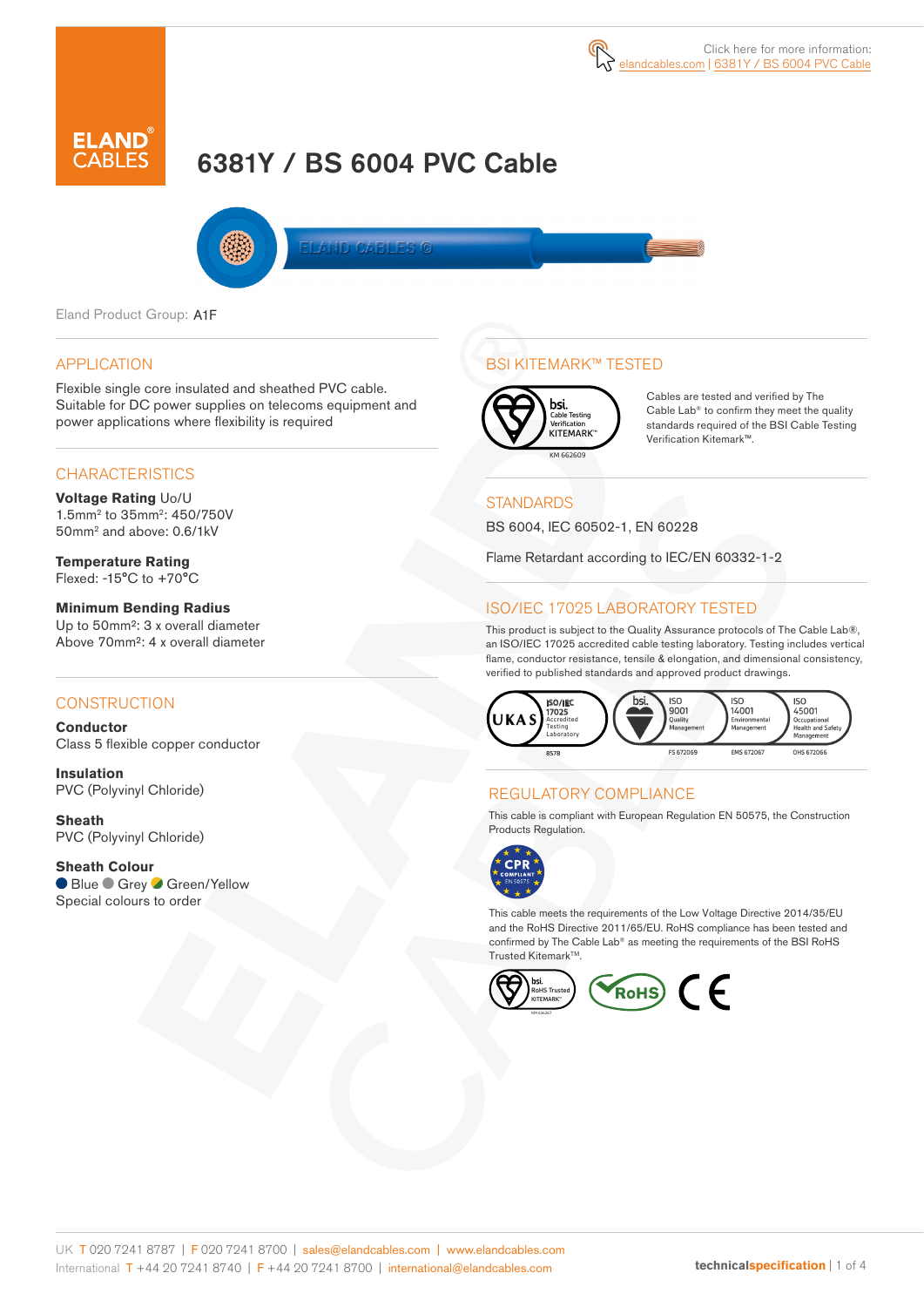# DIMENSIONS

| ELAND PART NO. | NO. OF<br>CORES | <b>NOMINAL CROSS</b><br><b>SECTIONAL AREA</b><br>mm <sup>2</sup> | <b>NOMINAL THICKNESS</b><br>OF INSULATION<br>mm | NOMINAL THICKNESS<br>OF SHEATH<br>mm | NOMINAL OVERALL<br><b>DIAMETER</b><br>mm | <b>NOMINAL</b><br><b>WEIGHT</b><br>kg/km |
|----------------|-----------------|------------------------------------------------------------------|-------------------------------------------------|--------------------------------------|------------------------------------------|------------------------------------------|
| A1FY*/*0015    | $\mathbf{1}$    | 1.5                                                              | 0.9                                             | 0.8                                  | 4.91                                     | 38                                       |
| A1FY*/*0025    | $\mathbf{1}$    | 2.5                                                              | 0.9                                             | 0.8                                  | 5.35                                     | 49                                       |
| A1FY*/*004     | $\mathbf{1}$    | $\overline{4}$                                                   | $\mathbf{1}$                                    | 0.9                                  | 6.25                                     | 71                                       |
| A1FY*/*006     | 1               | 6                                                                | 1.1                                             | 0.9                                  | 7.6                                      | 101                                      |
| A1FY*/*010     |                 | 10                                                               | 1.2                                             | 1.1                                  | 8.56                                     | 152                                      |
| A1FY*/*016     | $\mathbf{1}$    | 16                                                               | 1.2                                             | 1.1                                  | 9.75                                     | 215                                      |
| A1FY*/*025     |                 | 25                                                               | 1.4                                             | 1.1                                  | 11.5                                     | 307                                      |
| A1FY*/*035     |                 | 35                                                               | 1.4                                             | 1.1                                  | 12.5                                     | 405                                      |
| A1FY*/*050     | $\mathbf{1}$    | 50                                                               | 1.4                                             | 1.4                                  | 15.1                                     | 580                                      |
| A1FY*/*070     | 1               | 70                                                               | 1.4                                             | 1.4                                  | 16.95                                    | 769                                      |
| A1FY*/*095     | $\mathbf{1}$    | 95                                                               | 1.6                                             | 1.5                                  | 19.1                                     | 1008                                     |
| A1FY*/*120     | $\mathbf{1}$    | 120                                                              | 1.6                                             | 1.8                                  | 21.6                                     | 1282                                     |
| A1FY*/*150     | $\mathbf{1}$    | 150                                                              | 1.8                                             | 1.8                                  | 23.4                                     | 1571                                     |
| A1FY*/*185     | 1               | 185                                                              | $\mathbf{2}$                                    | 1.8                                  | 25.5                                     | 1895                                     |
| A1FY*/*240     |                 | 240                                                              | 2.2                                             | 1.8                                  | 28.5                                     | 2435                                     |
| A1FY*/*300     |                 | 300                                                              | 2.4                                             | 2.0                                  | 31.2                                     | 3050                                     |
| A1FY*/*400     |                 | 400                                                              | 2.6                                             | 2.1                                  | 35.3                                     | 4035                                     |

\* Designates the sheath colour. For each Eland Cables part number replace with the colour code as listed below e.g. A1FY0015BL = 1.5mm² Blue

# COLOUR CODES

| COLOUR | <b>Blue</b> | Grey  | Green/Yellow |
|--------|-------------|-------|--------------|
| CODE   | BL/BL       | GR/GR | GY/GY        |

# **CONDUCTORS**

#### Class 5 Flexible Copper Conductors

| NOMINAL CROSS<br>SECTIONAL AREA | MAXIMUM DIAMETER<br>OF WIRES IN CONDUCTOR | MAXIMUM RESISTANCE OF CONDUCTOR AT 20°C<br>ohms/km |
|---------------------------------|-------------------------------------------|----------------------------------------------------|
| mm <sup>2</sup>                 | mm                                        | Plain Wires                                        |
| 1.5                             | 0.26                                      | 13.3                                               |
| 2.5                             | 0.26                                      | 7.98                                               |
| $\overline{4}$                  | 0.31                                      | 4.95                                               |
| $\,6\,$                         | 0.31                                      | 3.3                                                |
| 10                              | 0.41                                      | 1.91                                               |
| 16                              | <b>STATISTICS</b><br>0.41                 | 1.21                                               |
| 25                              | 0.41                                      | 0.78                                               |
| 35                              | 0.41                                      | 0.554                                              |
| 50                              | 0.41                                      | 0.386                                              |
| 70                              | 0.51                                      | 0.272                                              |
| 95                              | 0.51                                      | 0.206                                              |
| 120                             | 0.51                                      | 0.161                                              |
| 150                             | 0.51                                      | 0.129                                              |
| 185                             | 0.51                                      | 0.106                                              |
| 240                             | 0.51                                      | 0.0801                                             |
| 300                             | 0.51                                      | 0.0641                                             |
| 400                             | 0.51                                      | 0.0486                                             |

The above table is in accordance with EN 60228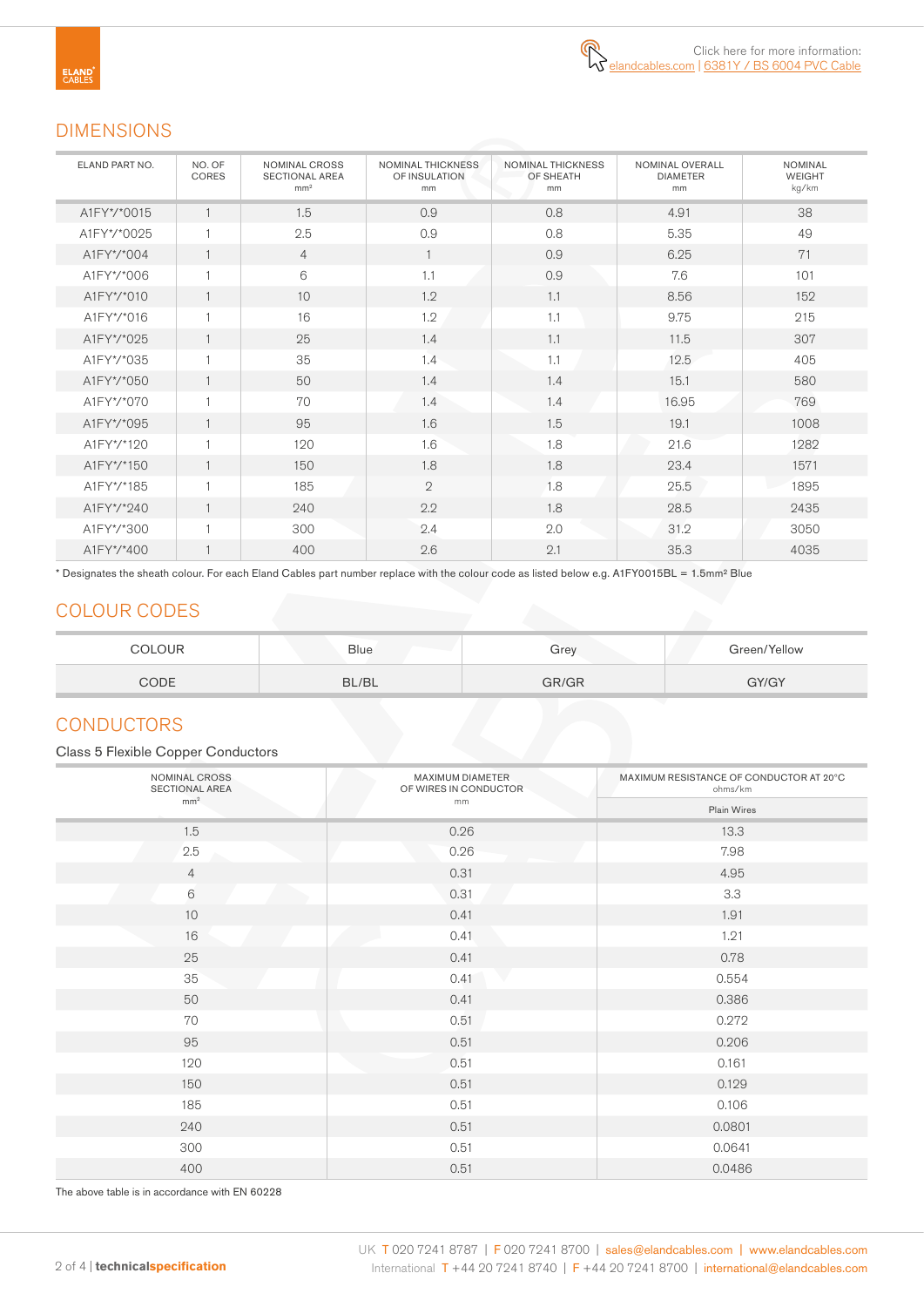

# ELECTRICAL CHARACTERISTICS

Current Carrying Capacity

| NOMINAL CROSS<br>REFERENCE METHOD A<br><b>SECTIONAL AREA</b><br><b>ENCLOSED IN CONDUIT</b><br>mm <sup>2</sup><br>IN THERMALLY |                                      | REFERENCE METHOD B<br><b>ENCLOSED IN CONDUIT</b><br>ON A WALL OR |                                      |                                              | REFERENCE METHOD C<br>(CLIPPED DIRECT)<br>Amps | REFERENCE METHOD F (IN FREE AIR OR ON A PERFORATED CABLE TRAY<br>HORIZONTAL OR VERTICAL)<br>Amps                                         |          |                     |                                       |                                                                   |          |  |  |  |
|-------------------------------------------------------------------------------------------------------------------------------|--------------------------------------|------------------------------------------------------------------|--------------------------------------|----------------------------------------------|------------------------------------------------|------------------------------------------------------------------------------------------------------------------------------------------|----------|---------------------|---------------------------------------|-------------------------------------------------------------------|----------|--|--|--|
|                                                                                                                               | <b>INSULATING WALL ETC)</b><br>Amps  |                                                                  | IN TRUNKING ETC)<br>Amps             |                                              |                                                |                                                                                                                                          |          |                     |                                       | Spaced by One Diameter                                            |          |  |  |  |
|                                                                                                                               |                                      |                                                                  |                                      |                                              |                                                |                                                                                                                                          |          | Touching            |                                       | 2 Cables Single-Phase AC or DC<br>or 3 Cables Three-Phase AC flat |          |  |  |  |
|                                                                                                                               | 2 Cables<br>Single-Phase<br>AC or DC | 3 or 4<br>Cables<br>Three-Phase<br><b>AC</b>                     | 2 Cables<br>Single-Phase<br>AC or DC | 3 or 4<br>Cables<br>Three-Phase<br><b>AC</b> | 2 Cables<br>or touching                        | 3 or 4 Cables<br>Single-Phase Three-Phase AC Single-Phase Three-Phase<br>AC or DC flat   flat and touching   AC or DC flat<br>or trefoil | 2 Cables | 3 Cables<br>AC flat | 3 Cables<br>Three-Phase<br>AC trefoil | Horizontal                                                        | Vertical |  |  |  |
| 1.5                                                                                                                           | 14.5                                 | 13.5                                                             | 17.5                                 | 15.5                                         | 20                                             | 18                                                                                                                                       |          | ٠                   |                                       | $\overline{a}$                                                    |          |  |  |  |
| 2.5                                                                                                                           | 20                                   | 18                                                               | 24                                   | 21                                           | 27<br>25                                       |                                                                                                                                          |          |                     | $\sim$                                |                                                                   |          |  |  |  |
| $\overline{4}$                                                                                                                | 26                                   | 24                                                               | 32                                   | 28                                           | 37                                             | 33                                                                                                                                       |          |                     | $\overline{\phantom{a}}$              |                                                                   |          |  |  |  |
| 6                                                                                                                             | 34                                   | 31                                                               | 41                                   | 36                                           | 47<br>43                                       |                                                                                                                                          |          |                     |                                       |                                                                   |          |  |  |  |
| 10                                                                                                                            | 46                                   | 42                                                               | 57                                   | 50                                           | 65<br>59                                       |                                                                                                                                          |          |                     |                                       |                                                                   |          |  |  |  |
| 16                                                                                                                            | 61                                   | 56                                                               | 76                                   | 68                                           | 87<br>79                                       |                                                                                                                                          | ٠        | ٠                   |                                       |                                                                   |          |  |  |  |
| 25                                                                                                                            | 80                                   | 73                                                               | 101                                  | 89                                           | 114<br>104                                     |                                                                                                                                          | 131      | 114                 | 110                                   | 146                                                               | 130      |  |  |  |
| 35                                                                                                                            | 99                                   | 89                                                               | 125                                  | 110                                          | 129<br>141                                     |                                                                                                                                          | 162      | 143                 | 137                                   | 181                                                               | 162      |  |  |  |
| 50                                                                                                                            | 119                                  | 108                                                              | 151                                  | 134                                          | 182                                            | 167                                                                                                                                      | 196      | 174                 | 167                                   | 219                                                               | 197      |  |  |  |
| 70                                                                                                                            | 151                                  | 136                                                              | 192                                  | 171                                          | 234                                            | 214                                                                                                                                      | 251      | 225                 | 216                                   | 281                                                               | 254      |  |  |  |
| 95                                                                                                                            | 182                                  | 164                                                              | 232                                  | 207                                          | 284                                            | 261                                                                                                                                      | 304      | 275<br>264          |                                       | 341                                                               | 311      |  |  |  |
| 120                                                                                                                           | 210                                  | 188                                                              | 269                                  | 239                                          | 330                                            | 303                                                                                                                                      | 352      | 308<br>321          |                                       | 396                                                               | 362      |  |  |  |
| 150                                                                                                                           | 240                                  | 216                                                              | 300                                  | 262                                          | 381                                            | 349                                                                                                                                      | 406      | 372                 | 356                                   | 456                                                               | 419      |  |  |  |
| 185                                                                                                                           | 273                                  | 245                                                              | 341                                  | 296                                          | 436                                            | 400                                                                                                                                      | 463      | 427                 | 409                                   | 521                                                               | 480      |  |  |  |
| 240                                                                                                                           | 321                                  | 286                                                              | 400                                  | 346                                          | 515                                            | 472                                                                                                                                      | 546      | 507                 | 485                                   | 615                                                               | 569      |  |  |  |
| 300                                                                                                                           | 367                                  | 328                                                              | 458                                  | 394                                          | 594                                            | 545                                                                                                                                      | 629      | 587                 | 561                                   | 709                                                               | 659      |  |  |  |
| 400                                                                                                                           |                                      |                                                                  | 546                                  | 467                                          | 694<br>634                                     |                                                                                                                                          | 754      | 689                 | 656                                   | 852                                                               | 795      |  |  |  |

Ambient temperature: 30ºC

Conductor operating temperature: 70ºC

The above table is in accordance with Table 4D1A of the 18th Edition of IEE Wiring Regulations BS7671 and IEC 60364-5-52.